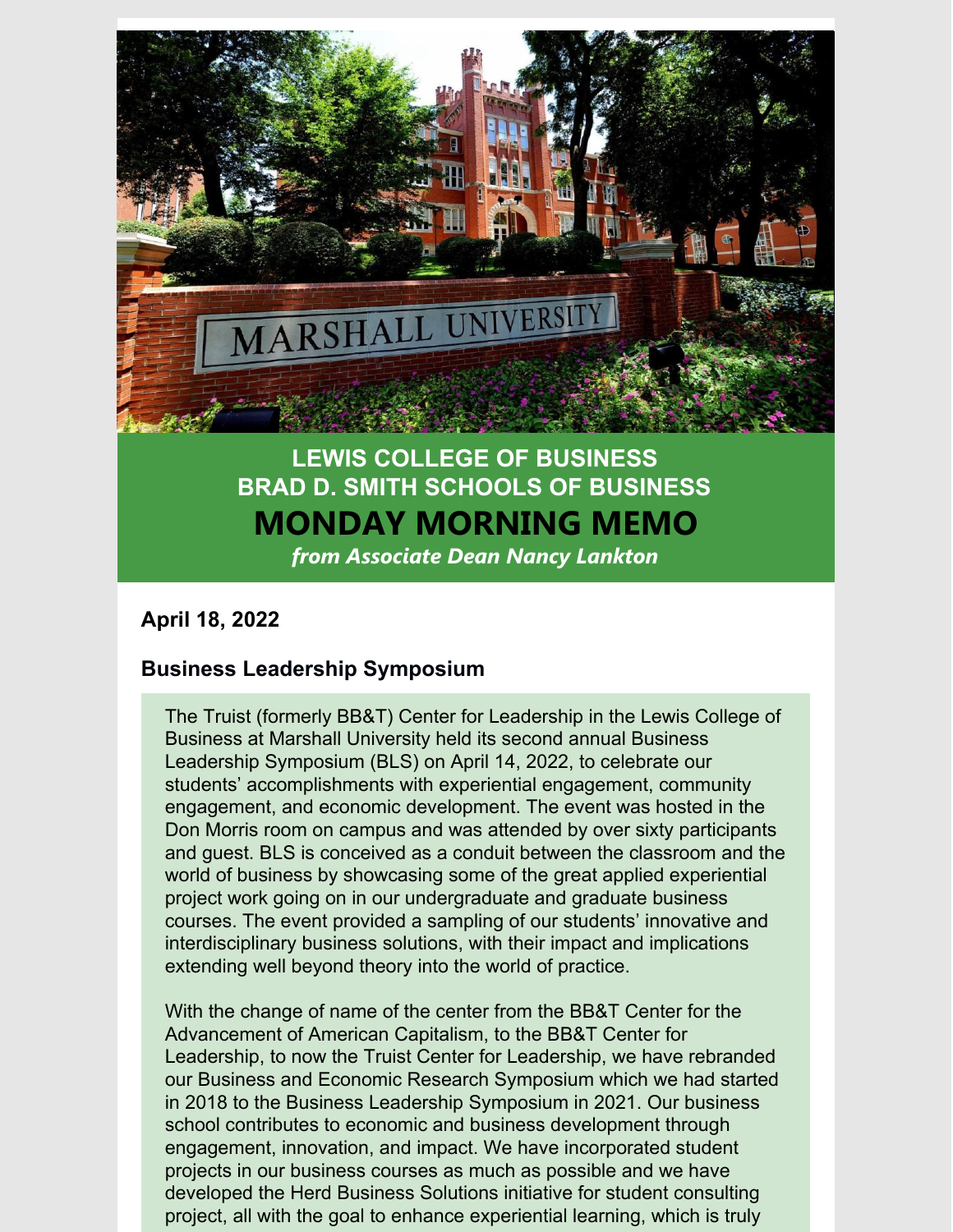the DNA of our college and a cornerstone of our academic mission.

Alissa Stewart Sparks, CEO of Goodwill Industries of KYOWVA Area, Inc., was the emcee for the event. She also announced and handed out the student prizes. Provost Avi Mukherjee gave introductory remarks about the Truist Center for Leadership and about the BLS event and how it offers students a chance to learn outside of the classroom. Dr. Ron Area, CEO of MU Foundation, addressed the audience by discussing the hard work that went in to planning the event and giving thanks to Trusit for supporting the event and the center. Patrick O'Malley, President of the West Virginia Region at Truist was the keynote speaker for the event. Mr. O'Malley shared valuable insights on leadership through his personal experiences playing basketball. He urged students to get to know their own leadership style and to learn from others who have achieved success.



The judges and audience had time in the beginning of the event to visit each student poster. Students explained their projects as depicted on the posters and answered questions. The screening and selection process was orchestrated by Dr. Gupta who worked diligently to ensure timely submissions, accurate judging, and final summation of the overall scores during the event. The four judges were faculty members Dr. Marie Archambault, Dr. Uday Tate, Dr. Liz Alexander, and Dr. Shaorong Zhang. This symposium drew 6 final projects from various disciplines of the business school.

The projects and winners were:

Group # 1: Aiden Taylor (Faculty mentor: Casey Baker), "Instagram & Exploiting Health for Profit" Won Third Prize

Group # 2: Ashley Carangi (Faculty mentors: Uyi Lawani & Monisha Gupta), "On to Higher Heights: A Road Map for Cabell County" Won First Prize

Group # 3: Ethan Layne and Hafsa Jumani (Faculty mentor: Olen York),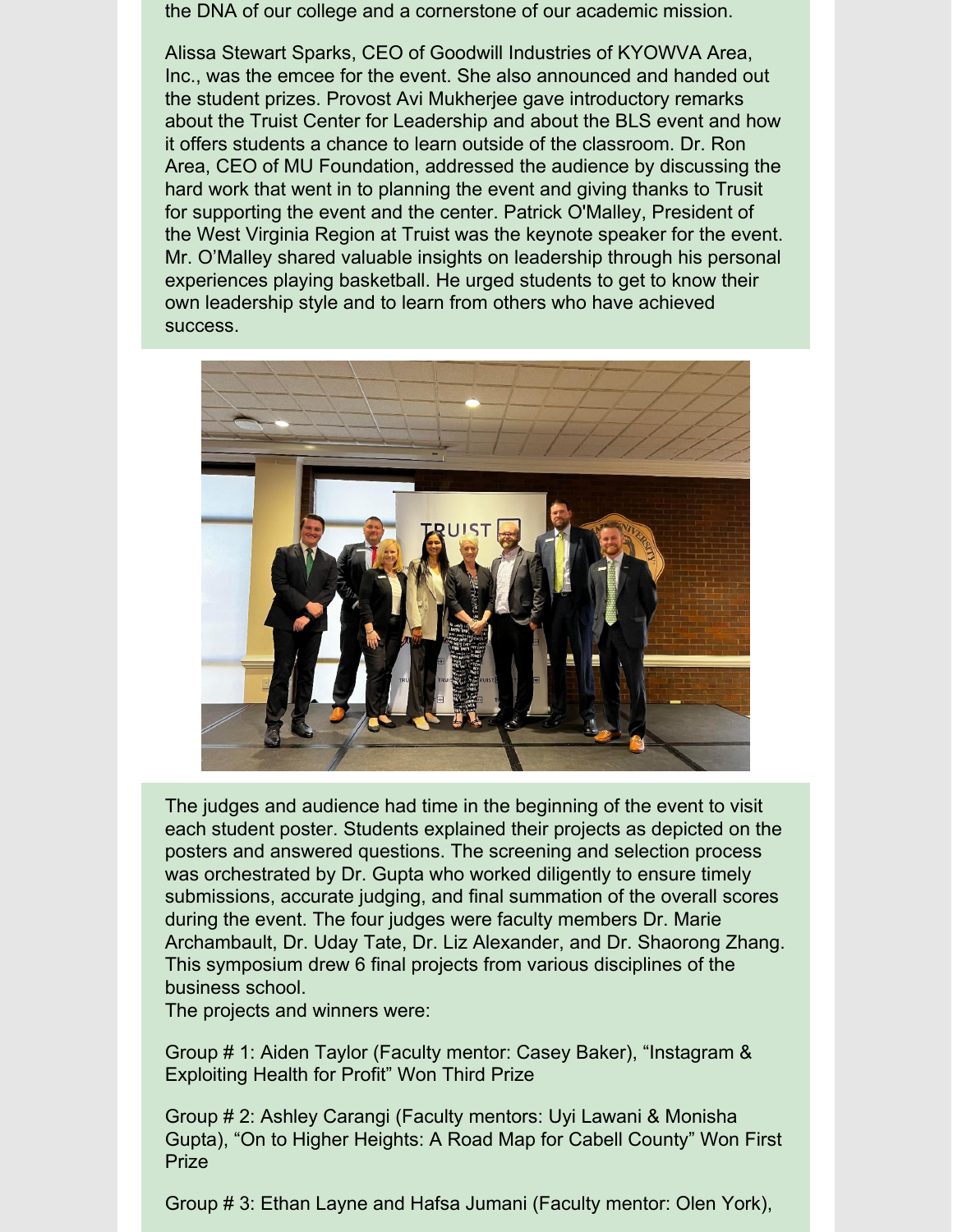"Small Businesses 2 Entrepreneurship Program" Won Second Prize

Group # 4: Adam Bailes (Faculty mentor: Marie Archambault), "Employee Retention Credit Implications"

Group # 5: Dylan Arrington (Faculty mentor: Casey Baker), "Covid-19 Pandemic Illustrates Need for Telehealth Reform"

Group #6: Audrie Helmondollar (Faculty mentor: Casey Baker), "Facebook's Privacy Scandal"

Dr. Nancy Lankton, Associate Dean for LCOB, and Dr. Jeffrey Archambault, Interim Dean made closing remarks. Thanks to Dr. Monisha Gupta, Director of the Truist Center, her graduate assistant Zach Kincaid, our Truist bank partners, Alissa Stewart Sparks for emceeing the event, and the center advisory board members for their dedication and commitment to student experiential learning. I also want to thank our judges for devoting their valuable time to evaluate our projects and for the other professionals, community members, and students for attending the event and making it a success. A special note of appreciation is also due to our faculty members who incorporated these projects in their classes, and to all students participating in these projects who went above and beyond their regular coursework to imbibe in experiential learning.

The Truist Center for Leadership website is: https://www.marshall.edu/bbtcenter/



## **Student Center for Public Trust Announces "Campus Being a Difference Awards"**

On behalf of the officers of the Marshall University Chapter of the Student Center for Public Trust (SCPT), accounting faculty member Marie Archambault and student Adam Bailes is this year's student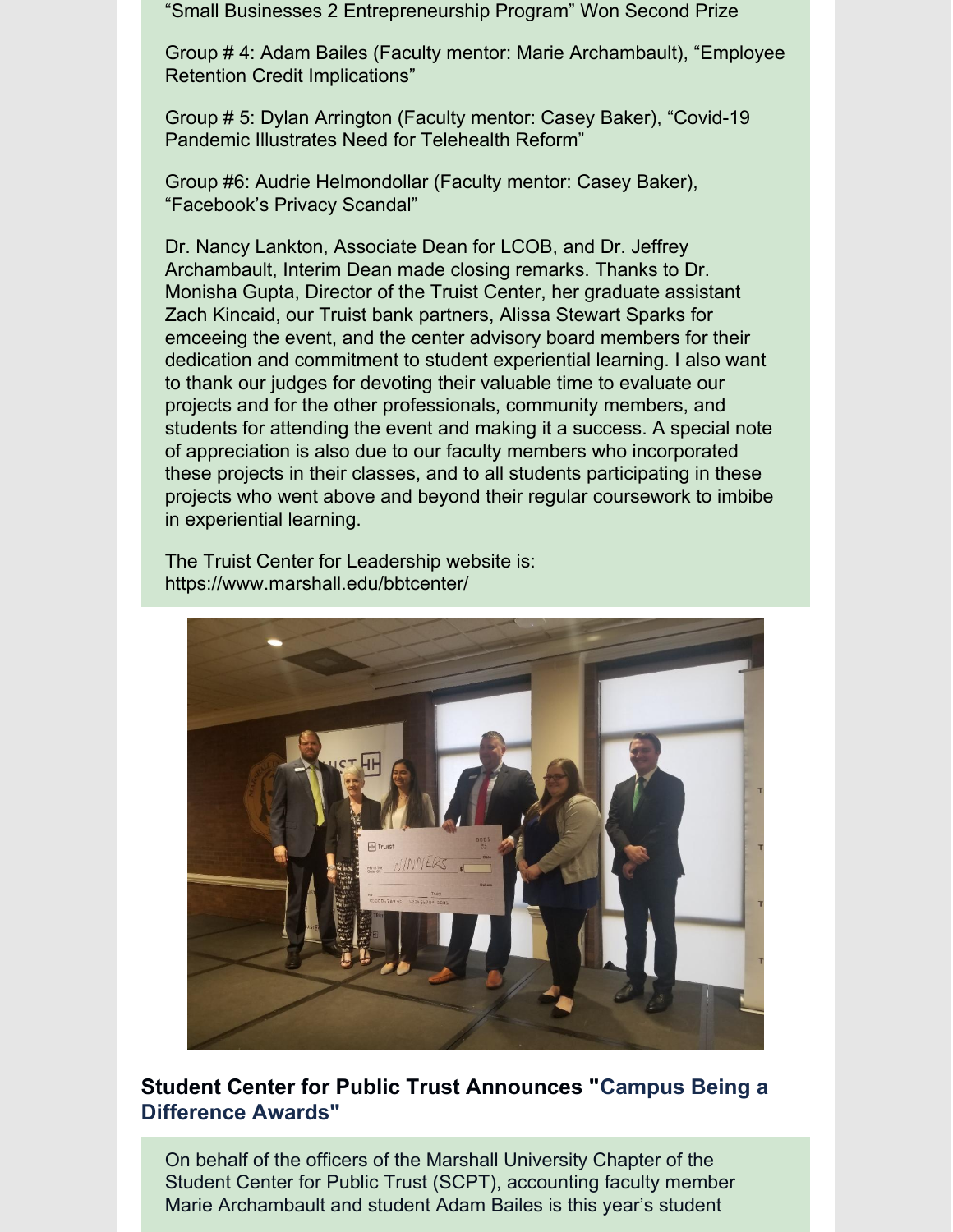recipient of the Campus Being a Difference Award.

Each year, the SCPT may select one faculty member and one student for the award. The Campus Being a Difference Award is not simply for a student and faculty member who aspire to make a difference in students' ethical decision making, they are making a difference on campus by embodying the very best in ethical behavior, integrity, and leadership.

Awards will be presented during the groups meeting on April 20, at 10:00 am. Faculty member Tim Bryan is the faculty advisor for Marshall's SCPT.

## **City National Bank Holds Annual Shareholder and Board of Directors Meetings on Campus**

**Hosted by the John F. Rahal Center for Strategic Engagement** Marshall University business students and faculty had the rare opportunity to attend the annual meeting of a publicly traded company when City Holding Company hosted its annual shareholder meeting in the Marshall University Brad D. Smith Foundation Hall on Tuesday, April 12th. Following the annual meeting, students and faculty sat in on the company's monthly board meeting.

City Holding Company, known widely as City National Bank, is one of the 150 largest publicly traded banks in the U.S. and one of the most profitable banks in its peer group in the country. Headquartered in Charleston, W. Va., City has over 95 branches in West Virginia, Virginia, Kentucky and Ohio, employing more than 850 professionals. Two of City's locations are within walking distance of Marshall's campus, and the bank established an internship program with the intent of hiring Marshall students each year.

Dr. Charles "Skip" Hageboeck, President and CEO of City National Bank, is a member of the LCOB's DBA Advisory board and has been a Dean's Distinguished Speaker, a Cohen Business Professionalism speaker, and a guest on the Herd insights webinar series. Mr. Hageboeck served on the college's Advisory Board for many years.



By attending City's annual shareholder meeting and monthly board meeting, students and faculty observed firsthand the actions necessary to run a large publicly traded bank. Students will saw directors playing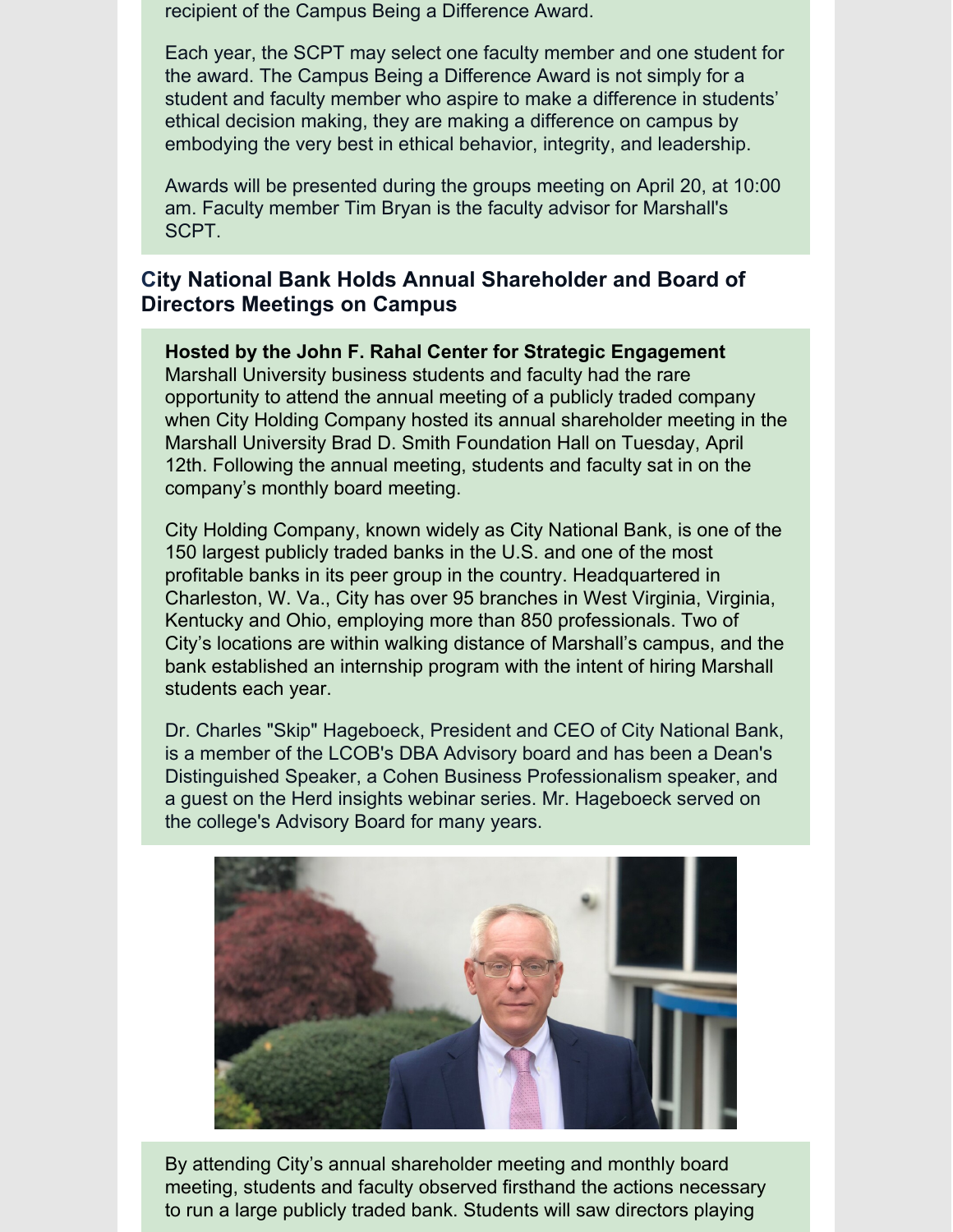their critical roles in corporate oversight and were able to experience corporate governance at work.

The event was coordinated by Glen Midkiff, Interim Chief of Staff to the Provost and Director of the Rahal Center for Strategic Engagement.

## **New Student Financial Management Association Chapter and Financial Literacy Day**

The Lewis College of Business held its first Financial Literacy Day on Wednesday, April 12. The event was hosted by the college's new student organization, the Financial Management Association (FMA). Established in 1970, the FMA is a global leader in developing and disseminating knowledge about financial decision making. With more than 3,000 student members in 175+ active chapters in the US, Mexico, the United Arab Emirates, China, and Australia, FMA's Student Programs provide networking opportunities, career development resources and exclusive finance-related content. The Lewis College of Business is proud to now have a student chapter in this prestigious organization.

Financial Literacy Day was hosted by the new student FMA chapter and supported by the college's Cohen Business Professionalism Program in conjunction with SAM. It provided students with the opportunity to learn what it means to be financially literate. Guest speakers, Andrew Fischer, Senior Vice President at RBC Wealth Management, and Josh Juckett, Truist Financial Wellness Leader gave excellent advice and discussed real life examples with the students that stressed the importance of financial literacy and made it more fun. The day also featured a financial literacy workshop, games, and trivia.

We thank our speakers and all the students and faculty who attended the event. Congratulations to the Mohammad Uddin, faculty advisor and Josh Dauver, student president of the new FMA chapter..

> 8 P E. A K  $\mathbf{E}$ R S.



Andrew Fischer - 10am Sr. Vice President- Branch Director at RBC Wealth Management



Josh Juckett - Noon Truist Financial Wellness Leader